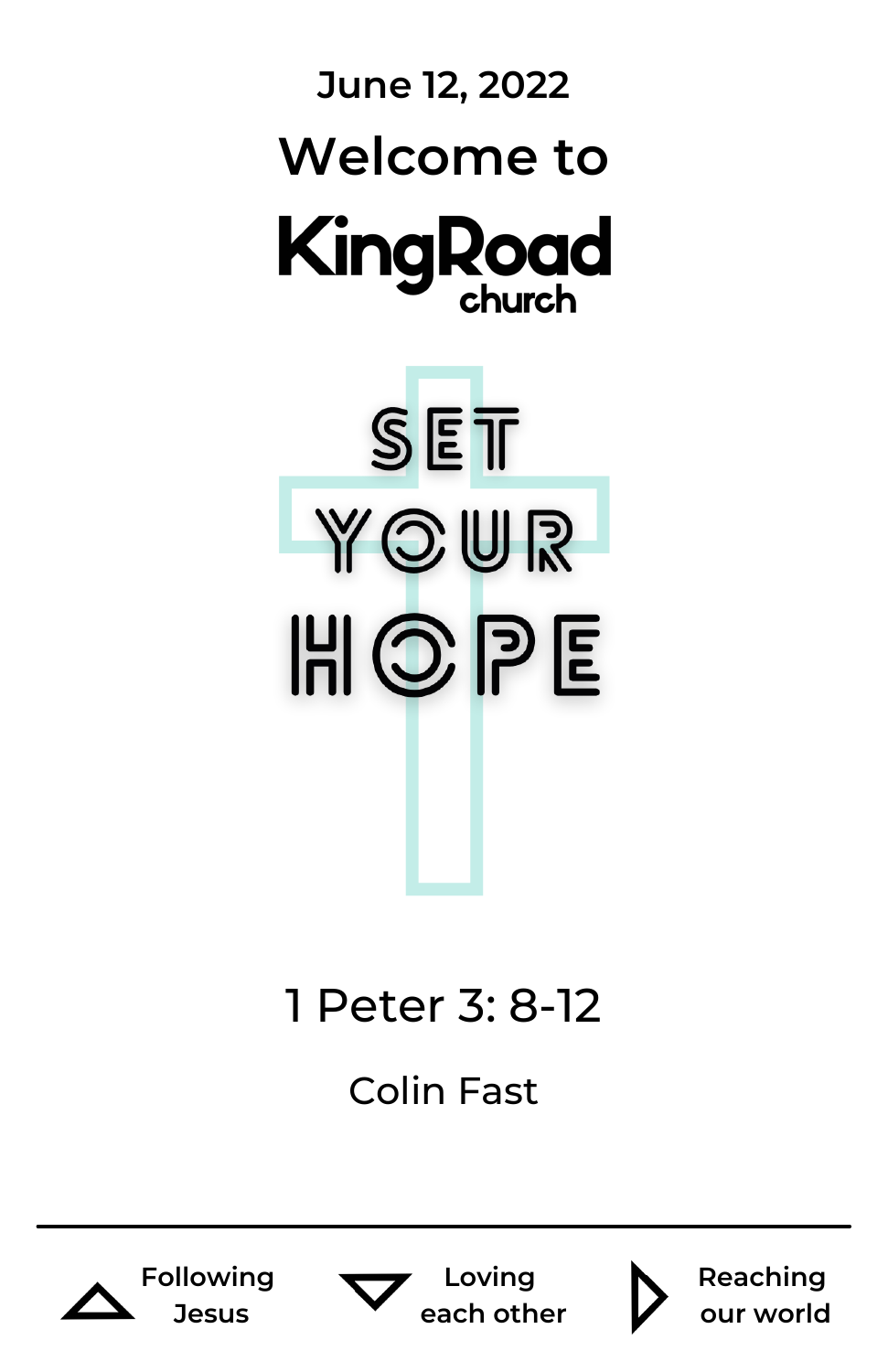### **Church Family Announcements**

1. Our sincere condolences go out to Liese Kroeker on the passing of her brother-in-law, Rudy Wiens. We also send our condolences to all of the local family and friends.

2. Please mark your calendars for Sunday, July 3, 2022! We are planning a potluck lunch, "Tastes of the World" following the Combined Service. For more info or to RSVP: kingroad.ca/events.

3. Please note the following address change:

- Abram and Susie Federau
	- o Menno Terrace East, 2117-2021 Primrose St, Abb, BC, V2S 2Y9

4. Congratulations Graduates! Please join us in congratulating these amazing grads:

- Felix Giesbrecht
- Lucas Janz
- Selma Zacharias
- Tommy Peters
- Dominic Enns
- Mackenzie Rahn

5. New here? We'd love to get to know you! Please fill out a Connect Card and bring it to our info desk. A few other items for you to know:

- We have a weekly email that goes out on Thursdays. You can sign up to receive these by emailing office@kingroad.ca.
- Our live services can be accessed on the radio @91.9.



**32068 King Road, Abbotsford, BC, V2T 5Z5 604-864-0030 office@kingroad.ca www.kingroad.ca**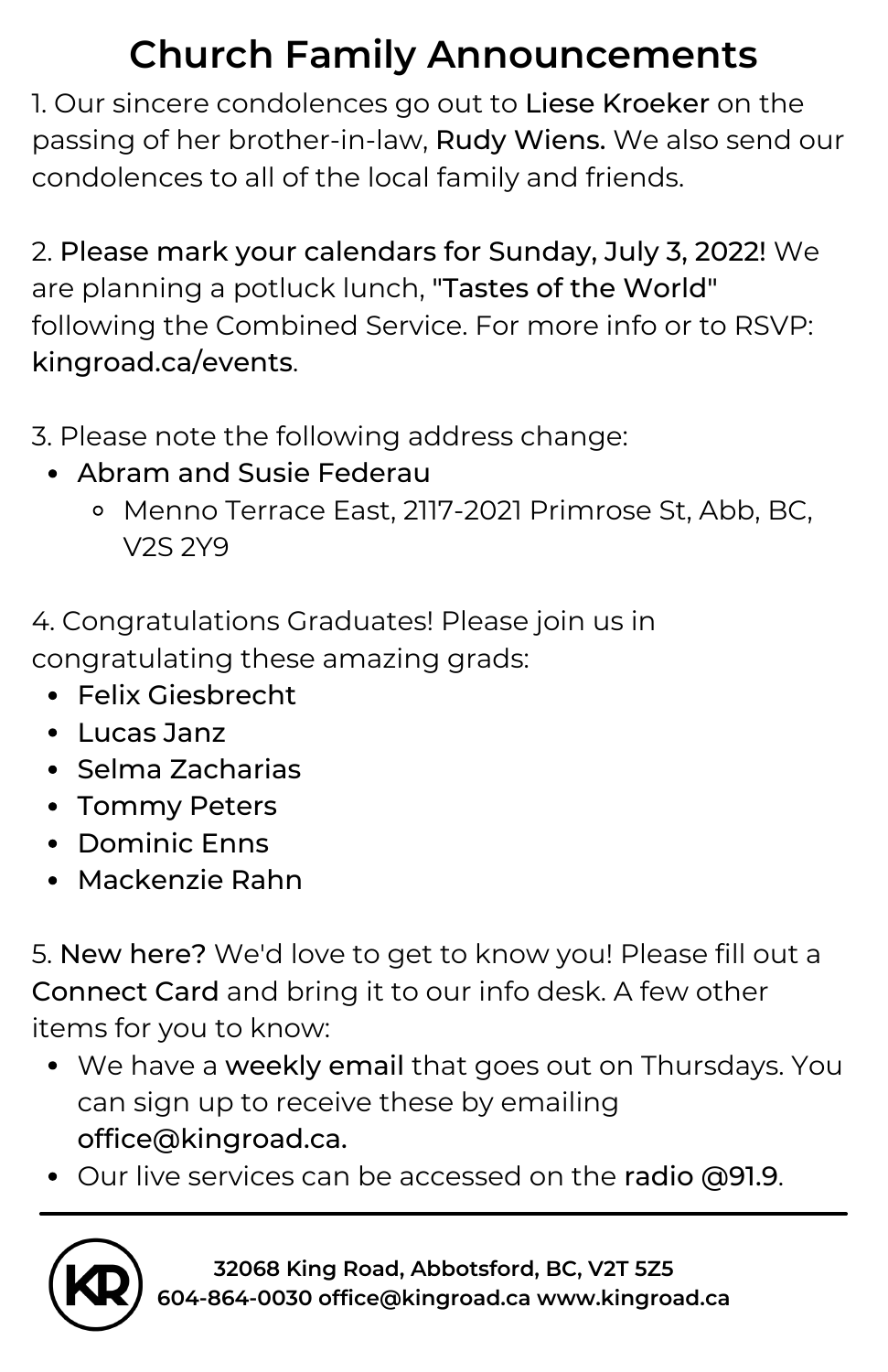## **Pray for/Bitte Bete Für**

#### Members Living in Care:

Menno Home East: Harold Penner

Menno Hospital: Gredel Krahn

Menno Terrace East: Siegbert Zukowski, Martha Born, Edward Fast, Elizabeth Klassen

Menno Terrace West: Franz & Neta Wiens

Tabor Home: Valentine Klassen, Mary Schroeder, Walter Schroeder, Olga Wiens

Tabor Manor: Herta Friesen

Tabor Court: Johanna Bittner, Lilly Boschmann, Sieghard Hildebrandt, Berta Klassen, Betty Klassen, Erika Klassen, Lydia Klassen, Erna Kliewer, Abe Konrad, Lydia Kreisz, Susa Neufeld, Katie Quiring, Maria Quiring, Helene Schroeder, Tina Walde

Normanna Rest Home: Mary Zacharias

Trillium at Bevan Lodge: Annie Dueck

Larosa Gardens: Louise Rempel

Primerose Gardens: Peter Isaak.

Skyline: Regina Boschmann

#### At Home:

Alfred Unruh, Agnes Ott, Rudy Friesen (surgery), Carlos Tschirsch, Henry Block, Elisabeth Penner

#### In Hospital:

Betty Klassen (Laurel Place in Surrey, visitors welcome)

#### Missionaries of the week:

Stefan and Letitia Bergen (Bridges for Peace, Israel) Melissa Bergen (YWAM, Amsterdam)

#### Unreached People Group this month:

Kuyu People, Madang Province, PNG for more info: kingroad.ca/missions